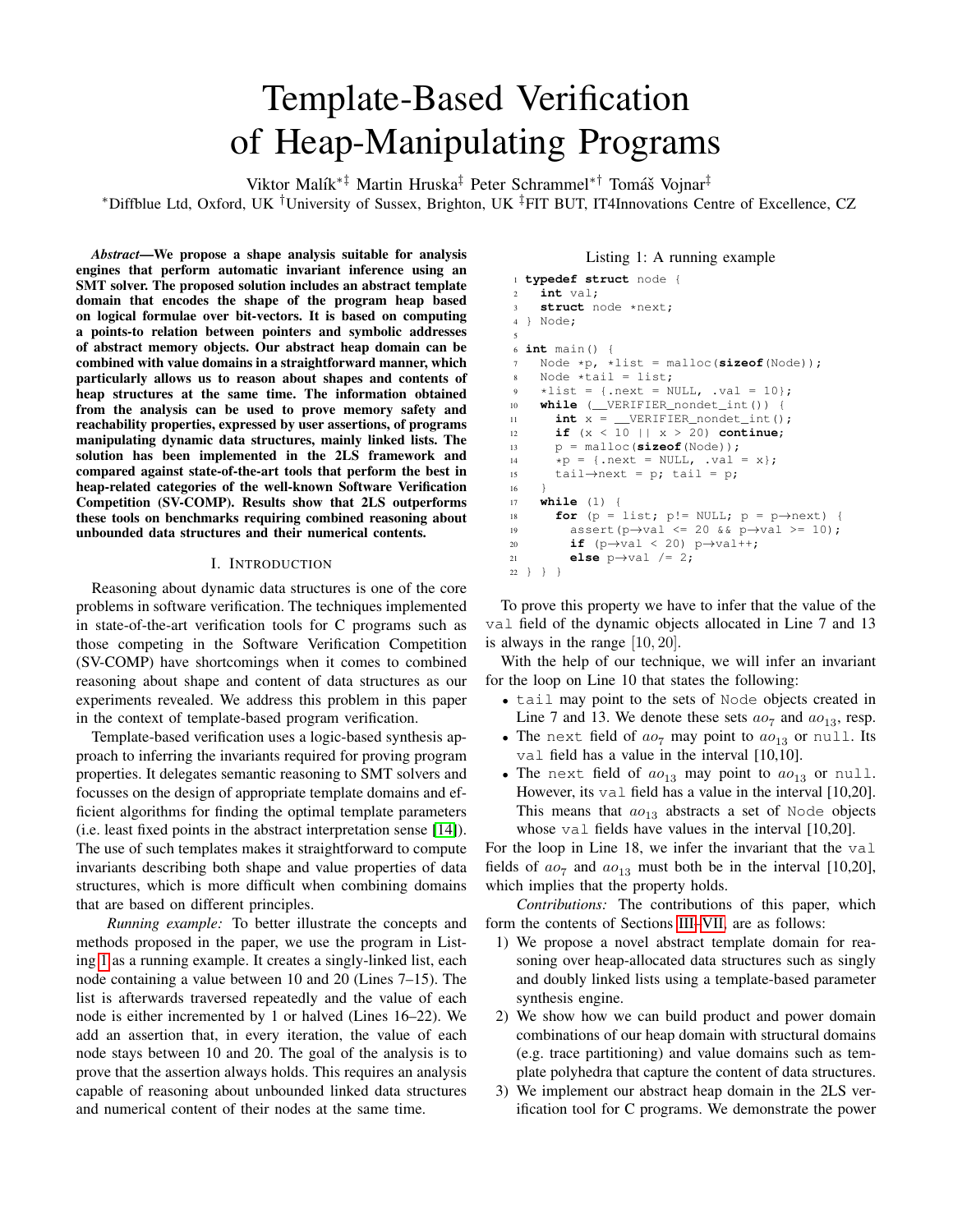of the proposed domain on benchmarks, which require combined reasoning about the shape and content of data structures, showing that other tools, which performed well in SV-COMP, cannot handle these examples.

## II. TEMPLATE-BASED PROGRAM VERIFICATION

<span id="page-1-2"></span>This section describes the approach to program verification using template-based synthesis of inductive invariants which the 2LS tool [\[35\]](#page-8-1) is based upon and that underlies our approach too. The source program is first translated into single static assignment (SSA) form. Using this program representation, the verification task can then be expressed as a secondorder logical formula. However, since suitable solvers for such formulae are not available, the verification problem is reduced to synthesising loop invariants using parametrised templates and an SMT solver to find suitable values of the parameters.

# *A. Program Verification Using Inductive Invariants*

A state of a program is a logical interpretation of logical variables corresponding to each program variable. A set of states can be described using a formula—states in the set are defined by models of the formula. Given a vector of variables  $\vec{x}$ , the predicate  $Init(\vec{x})$  describes the initial states. A transition relation is described as a formula  $Trans(\vec{x}, \vec{x}')$ .

From these, it is possible to determine the set of reachable states as the least fixed-point of the transition relation starting from the states described by  $Init(\vec{x})$ . This is, however, difficult to compute, so instead, we use an *inductive invariant*. A verification task requires showing that the set of reachable states does not intersect with the set of error states  $Err(\vec{x})$ . Using the concept of inductive invariants and existential second-order quantification  $(\exists_2)$ , we can formalise it as:

<span id="page-1-0"></span>
$$
\exists_2 \text{Inv. } \forall \vec{x}, \vec{x}'. \text{ } (\text{Init}(\vec{x}) \implies \text{Inv}(\vec{x})) \land (\text{Inv}(\vec{x}) \land \text{Trans}(\vec{x}, \vec{x}') \implies \text{Inv}(\vec{x}')) \land (\text{Inv}(\vec{x}) \implies \text{Err}(\vec{x})) \land (\text{Inv}(\vec{x})) \implies \text{Inv}(\vec{x}')
$$

# *B. Invariant Inference via Templates*

To directly handle Eq. [\(1\)](#page-1-0) by a solver, it would require the capability to deal with second-order logic quantification. Since a suitably general and efficient second-order solver is not currently available, the problem is reduced to one that can be solved by an iterative application of a first-order solver. This reduction is done by restricting the form of the inductive invariant Inv to  $\mathcal{T}(\vec{x}, \delta)$  where T is a fixed expression (a socalled *template*) over program variables  $\vec{x}$  and template parameters  $\delta$ . This restriction corresponds to the choice of an abstract domain in abstract interpretation—a template only captures the properties of the program state space that are relevant for the analysis. This reduces the second-order search for an invariant to a first-order search for the template parameters:

$$
\exists \vec{\delta}. \,\forall \vec{x}, \vec{x}'. \ (Init(\vec{x}) \Longrightarrow \mathcal{T}(\vec{x}, \vec{\delta})) \land (\mathcal{T}(\vec{x}, \vec{\delta}) \land Trans(\vec{x}, \vec{x}') \Longrightarrow \mathcal{T}(\vec{x}', \vec{\delta}))
$$
 (2)

Although the problem is now expressible in first-order logic, the formula contains quantifier alternation, which poses a problem for current SMT solvers. This is solved by iteratively checking the negated formula (to turn ∀ into ∃) for different choices of constants  $\overline{d}$  as candidates for template parameters  $\overline{\delta}$ . For a value  $\vec{d}$ , the template formula  $\mathcal{T} (\vec{x}, \vec{d})$  is an invariant if and only if Eq. [\(3\)](#page-1-1) is unsatisfiable.

<span id="page-1-1"></span>
$$
\exists \vec{x}, \vec{x}' \cdot \neg (Init(\vec{x}) \Longrightarrow \mathcal{T}(\vec{x}, \vec{d})) \vee \neg (\mathcal{T}(\vec{x}, \vec{d}) \land Trans(\vec{x}, \vec{x}') \Longrightarrow \mathcal{T}(\vec{x}', \vec{d}))
$$
\n(3)

From the abstract interpretation point of view,  $\overrightarrow{d}$  is an abstract value, i.e. it represents (*concretises to*) the set of all program states  $\vec{x}$  that satisfy the formula  $\mathcal{T}(\vec{x}, d)$ . The abstract values representing the infimum  $\perp$  and supremum  $\top$  of the abstract domain denote the empty set and the whole state space, respectively:  $\mathcal{T}(\vec{x}, \perp) \equiv \text{false}$  and  $\mathcal{T}(\vec{x}, \perp) \equiv \text{true}$  [\[8\]](#page-8-2).

Formally, the concretisation function  $\gamma$  is:  $\gamma(\vec{d}) = {\vec{x}}$  $\mathcal{T}(\vec{x}, \vec{d}) \equiv true$ . In the abstraction function, to get the most precise abstract value representing the given concrete program state  $\vec{x}$ , we let  $\alpha(\vec{x}) = \min(\vec{d})$  such that  $\mathcal{T}(\vec{x}, \vec{d}) \equiv true$ . Since the abstract domain forms a complete lattice, existence of such a minimal value  $\overrightarrow{d}$  is guaranteed.

The algorithm for the invariant inference takes an initial value of  $d = \perp$  and iteratively solves Eq. [\(3\)](#page-1-1) using an SMT solver. If the formula is unsatisfiable, then an invariant has been found, otherwise a model of satisfiability is returned by the solver. The model represents a counterexample to the current instantiation of the template being an invariant. The value of the template parameter  $\vec{d}$  is then updated by combining with the obtained model of satisfiability  $\overrightarrow{d}$  using a domain-specific join operator [\[8\]](#page-8-2). For example, assume we have a program with a loop that counts from 0 to 10 in variable x and we have a template  $x \leq d$ . Let's assume that the current value of the parameter  $d$  is 3 and we get a new model  $d' = 4$ . Then we update the parameter to 4 by computing  $d \sqcup d' = \max(d, d')$ , because max is the join operator for a domain that tracks numerical upper bounds.

## <span id="page-1-3"></span>*C. Source Program Encoding*

In this paper, we deal with non-recursive programs with all function calls inlined. As said above, we encode the program into a formula representing a specific *static single assignment form* (SSA). For acyclic programs, the SSA represents exactly the strongest postcondition of the program—as usual, with a fresh copy  $x_i$  of each variable x for each program location i where the value of  $x$  is modified. The effect of loops is overapproximated as described in [\[8\]](#page-8-2). In this encoding, special variables called *guards* are used to track the control flow of the program. In particular, for each program location  $i$ , a Boolean variable  $g_i$  is introduced, and its value encodes whether the program location is reachable.

To see how the over-approximation of program loops is achieved, note that, at the loop head, the program path coming from before the loop joins with the path coming from the end of the loop (assuming that all paths within the loop join before its end; and likewise for the paths coming from before the loop). To achieve acyclicity of the SSA, we cut the path coming from the end of the loop. We then represent the value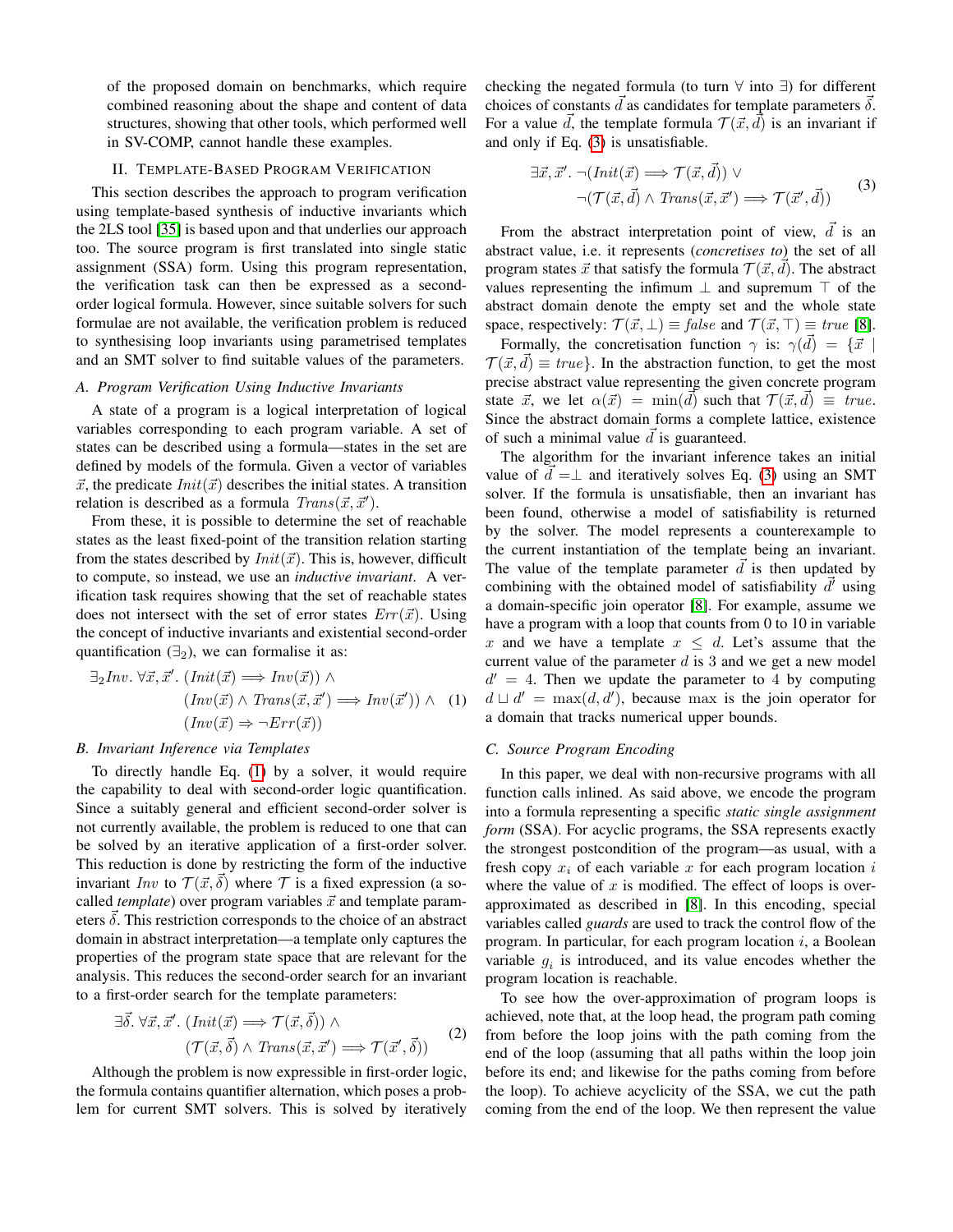of each variable x at the loop head using a *phi variable*  $x^{phi}$  whose value is defined by a non-deterministic choice between the value coming from before the loop, say  $x_0$ , and the value coming from the end of the loop. The latter value is represented by a newly introduced *loop-back* variable  $x^{lb}$ . In particular, we let  $x^{phi} = g^{ls}$  ?  $x^{lb}$  :  $x_0$  where  $g^{ls}$  is a socalled *loop-select* Boolean guard that is unconstrained in order to model the non-deterministic choice. Moreover, to overapproximate the effect of the loop, the value of the loop-back variable  $x^{lb}$  is initially unconstrained too and later constrained by the derived candidate loop invariants.

*Example.* In Listing [1,](#page-0-0) the loop head at Line 10 joins two different values of variable tail coming from program locations 8 and 15. The value of *tail* coming from the end of the loop (denoted  $tail_{15}$  in the SSA) is replaced by the loopback variable  $tail_{16}^{lb}$ . The corresponding phi variable  $list_{10}^{phi}$ then non-deterministically joins  $tail_{16}^{lb}$  with the value of tail from before the loop via the loop-select variable  $g_{16}^{ls}$ :

$$
list_{10}^{phi} = g_{16}^{ls} ? list_{16}^{lb} : list_{8}
$$
 (4)

## <span id="page-2-0"></span>III. ABSTRACT MEMORY OPERATIONS IN THE SSA FORM

We now propose a representation of heap memory and operations over it, designed to be used within the approach laid out in Section [II.](#page-1-2) The proposal respects the fact that the considered SSA form is an acyclic program representation, overapproximating reachable values of variables used in loops.

## *A. Abstract Memory Representation*

Under our assumption of fully inlined, non-recursive programs, *static memory objects* correspond simply to a finite set Var of *program variables*: we do not need to consider the stack. We let  $PVar, SVar \subseteq Var, PVar \cap SVar = \emptyset$ , be the sets of variables of *pointer* and *structure type*, respectively. A linked data structure in C is typically defined using a struct type, which groups together named *fields* for the payload data and the link pointers (see Lines 1–4 in Listing [1\)](#page-0-0). We use Fld to denote the finite set of fields used in the given program. Let  $PFld \subseteq Fld$  be the set of all pointer-typed fields.

*1) Abstract Dynamic Objects:* We use *abstract dynamic objects* to represent *dynamic memory objects*, i.e. those that are allocated using malloc (or some of its variants) on the heap. An abstract dynamic object represents a set of concrete dynamic objects allocated at the same *allocation site* i, e.g. by the same malloc call located at Line  $i$  in Listing [1.](#page-0-0) However, a single abstract dynamic object is not sufficient to represent *all* concrete dynamic objects allocated by a given malloc. The reason for this is that the program may use several independent objects created at an allocation site at the same time. Typically, this issue is solved by the analysis algorithm materialising dynamic objects on-demand. We take a different approach and statically over-approximate the maximum number  $n_i$  of concrete objects required (see next section below). Hence, we use a *set*  $AO_i = \{ao_i^k \mid 1 \leq k \leq n_i\}$  of abstract dynamic objects for that purpose. We let  $AO = \bigcup_i AO_i$  and require  $Var \cap AO = \emptyset$  and  $AO_i \cap AO_j = \emptyset$  for  $i \neq j$ . The set of all objects of our program abstraction is then  $Obj = AO \cup Var$ .

Pairs consisting of an abstract dynamic object and a field, i.e. elements of the set  $AO \times Fld$ , represent an abstraction of the appropriate *fields* of all the represented concrete objects. We use the "dot" notation to represent such pairs: e.g.  $ao_i.next$ denotes the abstraction of the next field of all the concrete dynamic objects represented by  $ao_i$ .

We define  $Ptr = PVar \cup ((SVar \cup AO) \times PFld)$  to be the set of all *pointers* of the given program abstraction. Pointers can be assigned addresses of objects. Since we currently do not support pointer arithmetic, the only addresses that we consider are *symbolic addresses* of static and dynamic objects together with the special address null. The symbolic address of an abstract dynamic object  $ao_i$  is an abstraction of the symbolic addresses of the concrete dynamic objects represented by  $ao_i$ . To get the address of both static and dynamic objects, we use the  $&$ -operator. Hence, the set  $Addr$  of addresses that we consider is defined as  $Addr = \{ \& o \mid o \in Obj \} \cup \{ \text{null} \}.^1$  $Addr = \{ \& o \mid o \in Obj \} \cup \{ \text{null} \}.^1$ 

*2) Pre-Materialisation:* As mentioned above, instead of materialising dynamic objects on-demand, we pre-materialise a sufficient number  $n_i$  of them for each allocation site i and encode them into our SSA representation. In order for this abstraction to be sound, it is sufficient that the number  $n_i$ equals the maximal number of distinct concrete objects allocated at  $i$  that are simultaneously pointed to by some pointer at any location of the analysed program.

For each allocation site i, we compute the number  $n_i$  as follows. First, using a standard static may-alias analysis, we over-approximate, for each program location j, the set  $P_j^i$ of all pointer expressions of the source program that *may point* to some object allocated at *i*. These might be pointer variables from  $PVar$ , pointer-typed fields of static objects from  $SVar \times PFld$ , or pointer-typed fields of dynamic objects accessed through dereferences of pointers—i.e. elements of  $PVar \times PFld$ . For simplicity, we assume that all chained dereferences of the form  $p \to f_1 \to f_2$  with  $f_1, f_2 \in PFld$ are broken into two expressions using an intermediate variable. Overall,  $P_j^i \subseteq PVar \cup ((SVar \cup PVar) \times PFld)$ . Next, we compute the *must-alias relation* ∼<sub>j</sub>. For each pair of pointers p and q and for each program location j,  $p \sim_i q$  iff p and q must point to the same concrete dynamic object at  $j$ . Finally, we partition the set  $P_j^i$  into equivalence classes by  $\sim_j$ , and  $n_i$ is given by the maximal number of such classes at any  $j$ .

#### *B. Operations over the Abstract Memory Representation*

*1) Dynamic Memory Allocation:* We represent a call to malloc at program location  $i$  by a non-deterministic choice among the addresses of objects from the set  $AO_i$ . Hence, a statement  $p = \text{malloc}(\ldots)$  at i is translated to the formula  $p_i = g_{i,1}^{os}$ ?  $\&ao_i^1$  :  $(g_{i,2}^{os}$ ?  $\&ao_i^2$  :  $(\ldots (g_{i,n_i-1}^{os}$ ?  $\&ao_i^{n_i-1}$  :  $\langle \mathcal{K} a o_i^{n_i})$ )) where  $g_{i,j}^{os}$ ,  $1 \leq j < n_i$  are free Boolean variables, so-called *object-select guards*.

<span id="page-2-1"></span><sup>1</sup>We currently assume that addresses of newly allocated objects are fresh. Hence, we can miss behaviours where some memory space is recycled while some pointers are still pointing to it, which is undefined according to the C standard, but sometimes used in practice. If that was a problem, we could, e.g., extend our preliminary static analysis to detect objects that can possibly be in that form and add them among possible returns from the allocation.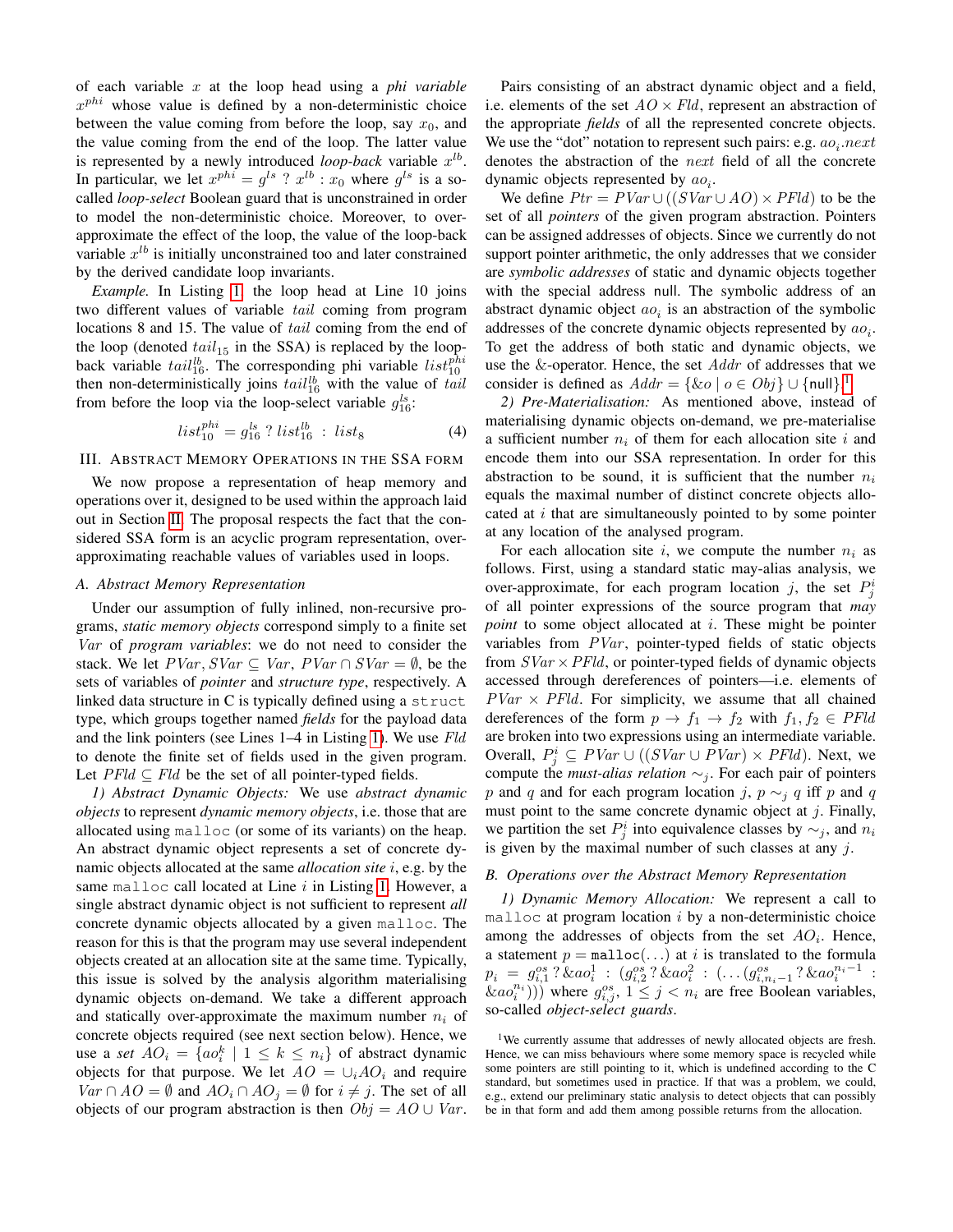*Example.* In Listing [1,](#page-0-0) two calls of malloc occur on Lines 7 and 13. For Line 7, a single abstract dynamic object  $ao_7$  is created as there is just one concrete object allocated.<sup>[2](#page-3-0)</sup> The malloc on Line 13 must be represented by two objects  $ao_{13}^1$  and  $ao_{13}^2$  as, e.g. on Line 14, variables tail and p may point to different concrete objects allocated by this malloc call. Specifically, the statement on Line 13 will be translated into the equality  $p_{13} = g_{13}^{os}$ ?  $\&ao_{13}^1 : \& ao_{13}^2$ . Abstract dynamic objects  $ao_{13}^1$  and  $ao_{13}^2$  then collectively represent all concrete dynamic objects allocated in the loop.

*2) Reading through Dereferenced Pointers:* We handle expressions of the form  $p \to f$  for  $p \in PVar$ ,  $f \in Fld$  appearing on the right-hand side of assignments or in conditions as follows. We first perform a *may-points-to analysis*, which overapproximates for each pointer  $p \in Pr$  and each program location i the set of objects from  $Obj$  that p may point to at i. Using the result of the analysis, we can replace the pointer dereference  $p \rightarrow f$  by a choice among the values of the field f of the objects possibly pointed to by  $p$ .

To facilitate the replacement, we introduce purely logical *dereference variables*. Assume that at program location i there appears an R-expression  $p \to f$  and that the pointer p may point to a set of objects  $O \subseteq Obj$  at i. We replace the use of  $p \rightarrow f$  by using a fresh variable  $drf(p) \cdot f_i$  whose value is defined by the formula  $(\bigwedge_{o \in O} p_j = \& o \Longrightarrow dr f(p) \cdot f_i =$  $o.f_k$ )  $\wedge ((\bigwedge_{o\in O}p_j\neq \& o) \Longrightarrow drf(p).f_i=o_{\perp})$  where  $p_j, o.f_k$ are the relevant versions of the concerned variables at program location i and  $o_{\perp}$  denotes a special "unknown object" (a result of a dereference of an unknown or invalid (null) address).<sup>[3](#page-3-1)</sup>

*Example.* We give the translation of the assignment  $p =$  $p \rightarrow next$  from Line 18 in Listing [1.](#page-0-0) Since the assignment is executed at the end of each loop iteration, we define its program location to be Line 22. At this program location,  $p$ may point to the set of objects  $\{ao_7, ao_{13}^1, ao_{13}^2\}$ . Hence, the assignment will be represented by the following formula.

$$
p_{22} = drf(p).next_{22} \wedge
$$
  
\n
$$
\left(p_{18}^{phi} = \& a o_7 \Rightarrow drf(p).next_{22} = a o_7.next_{18}^{phi}\right) \wedge
$$
  
\n
$$
\bigwedge_{l=1,2} \left(p_{18}^{phi} = \& a o_{13}^{l} \Rightarrow drf(p).next_{22} = a o_{13}^{l}.next_{18}^{phi}\right) \wedge
$$
  
\n
$$
\left((p_{18}^{phi} \neq \& a o_7 \wedge \bigwedge_{l=1,2} p_{18}^{phi} \neq \& a o_{13}^{l}\right) \Rightarrow drf(p).next_{22} = o_\perp)
$$

The first conjunct represents the transformed assignment, and the following conjuncts define the value of the dereference variable. The value of  $p$  entering program location 22 is the value from the loop head  $p_{18}^{phi}$ . If it equals the address of  $ao_7$ ,  $ao_{13}^1$ , or  $ao_{13}^2$ , the value of  $drf(p)$ .  $next_{22}$  is  $ao_7.next_{18}^{phi}$ ,  $ao_{13}^1.next_{18}^{phi}$ , or  $ao_{13}^2.next_{18}^{phi}$ , otherwise, it equals  $o_{\perp}$ .

As an optimisation, if the dereference variable is once created and the value of the concerned expression does not change, we reuse the existing dereference variable. Second, when dealing with a statement like  $v = p \rightarrow f$ , the use of the dereference variable may seem unnecessary as one can plug  $v_i$  instead of  $drf(p)$ .  $f_i$  into the formula defining the value of  $drf(p) \cdot f_i$ . This can be done, but, as explained below, the use of dereference variables can give us more precision when dealing with sequences of reading and writing operations.

*3) Writing through a Dereference:* When writing into an abstract dynamic object  $ao_i$ , we need to respect the fact that only one concrete object abstracted by  $ao<sub>i</sub>$  is actually written to, and the others keep the original value. Hence, we need to make a join of the original and new value. We again use dereference variables to facilitate the transformation.

Assume that at program location  $i$ , we have an assignment  $p \rightarrow f = v, p \in PVar, f \in Fld, v \in Var$ , and that p may point to a set of objects  $O \subseteq Obj$  at the entry to  $i^4$  $i^4$ We replace the L-expression  $p \rightarrow f$  by a fresh variable  $drf(p)$ .  $f_i$  whose value is defined by the value of v, i.e. we assert that  $drf(p) \cdot f_i = v_i$  where  $v_i$  is the version of v valid at program location *i*. We then use  $drf(p) \cdot f_i$  to update the value of the field  $f$  of the referenced object, using the formula  $\bigwedge_{o\in O} o.f_i = (p_j = \& o \land g_i^{os})$ ?  $drf(p).f_i : o.f_k$  where  $p_j$ ,  $o.f_k$  are the relevant versions of the variables p and o.f at program location  $i$ .<sup>[5](#page-3-3)</sup> The formula expresses the fact that  $o.f_i$  gets updated if p equals the address of  $o$ , otherwise its value remains unchanged;  $k$  is the last program location before i where the value of  $o.f$  was changed. The objectselect guard  $g_i^{os}$ , which is a freshly introduced unconstrained Boolean variable, enforces that the value of field  $f$  is changed in only one of the concrete objects abstracted by o while it remains unchanged in the other objects abstracted by o. If o is not allocated in a loop (and hence representing a single instance),  $g_i^{os}$  may be omitted.

*Example*. For illustration, the assignment  $tail->next=p$ from Line 15 of Listing [1](#page-0-0) will be translated into the formula:  $(dref(i<sub>et</sub>), p_{out} = n)$ 

$$
(arj (list).next_{15} = p_{13}) \land (ao_7.next_{15} = (list_{10}^{phi} = & ao_7) ? drf (list).next_{15} : ao_7.next_{10}^{phi} ) \land \n\bigwedge_{l=1,2} (ao_{13}^l.next_{15} = (list_{10}^{phi} = & ao_{13}^l \land g_{15}^{os}) ? drf (list).next_{15} : ao_{13}^l.next_{10}^{phi})
$$

As mentioned above, the use of dereference variables may increase the precision of our analysis. This happens in particular when we write into an abstract object through some pointer and later read the written value back through the same pointer (or a pointer aliased with it) without any change of the pointers and the concerned value in between. Then, we get back exactly the value that we wrote, which would otherwise not happen due to the joins involved.

*4) Memory Free:* Since the free operation has no effect on the heap reachability itself, we defer its discussion to Section [V](#page-5-0) devoted to checking memory safety.

<span id="page-3-0"></span><sup>&</sup>lt;sup>2</sup>In fact, we should write  $ao^1$ , but we omit the superscript when a single abstract object suffices. Likewise for the object-select guards below.

<span id="page-3-1"></span><sup>&</sup>lt;sup>3</sup>A dereference of the form  $*p$  for a non-structured object can be handled analogously, just without the field  $f$  in the above formula.

<span id="page-3-3"></span><span id="page-3-2"></span><sup>4</sup>More complex assignments can be transformed into this form.

<sup>&</sup>lt;sup>5</sup>A write to a dereference of the form  $*p$  to a non-structured object can be handled analogously, omitting field  $f$  from the formula.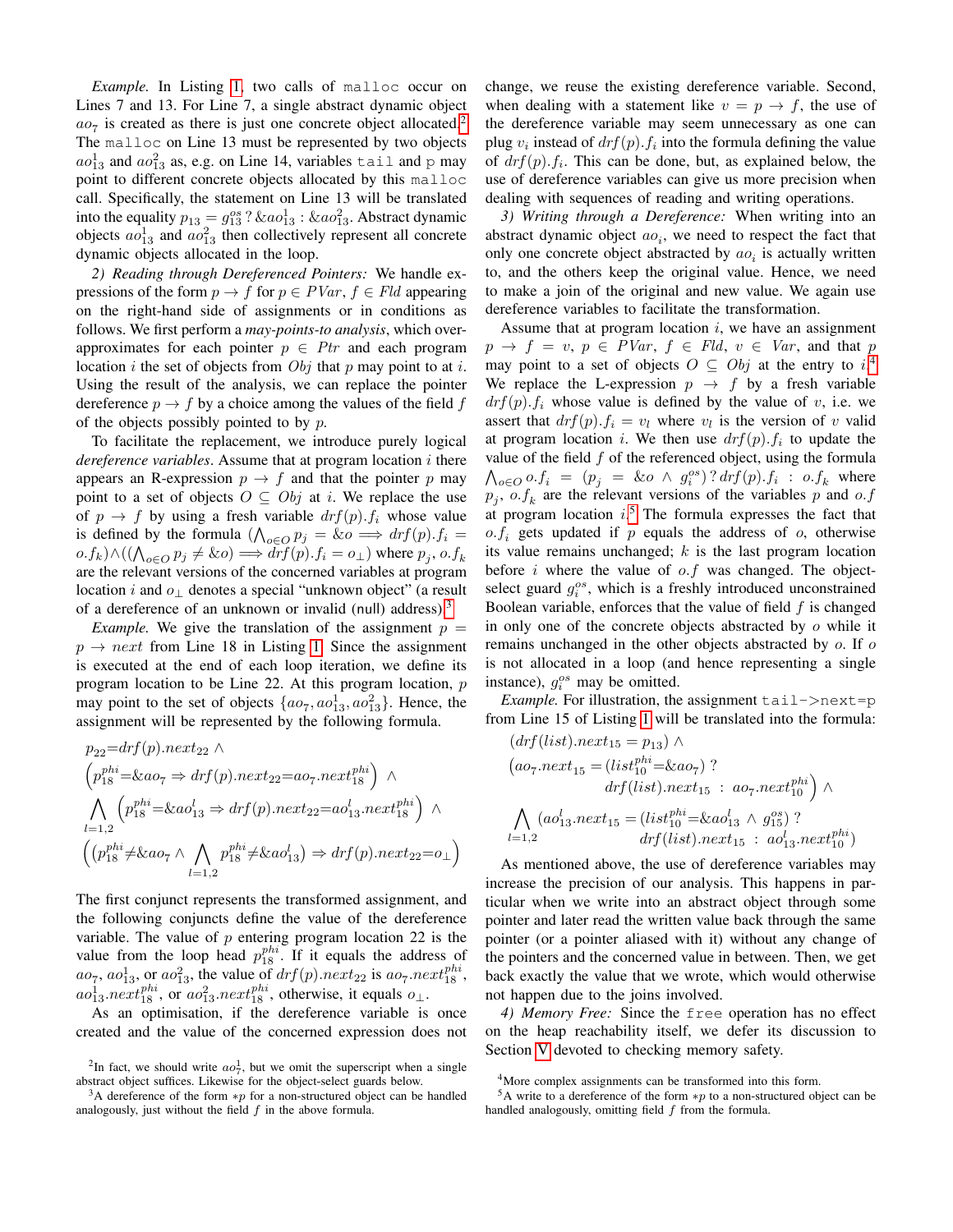## IV. AN ABSTRACT DOMAIN FOR HEAP ANALYSIS

We will now work towards our template-based abstract domain suitable for reasoning about properties of heapmanipulating programs, starting from a base shape domain and refining it. We will show that, due to the fact that all domains in the considered approach are based on templates, the new domain can be easily combined with other domains, e.g. for inferring properties about numerical data of data structures.

# <span id="page-4-2"></span>*A. Base Abstract Shape Domain*

In the considered approach, an abstract domain needs to have the form of a *template*—a fixed, parametrised, quantifierfree first-order logic formula describing the desired property of a program. As described in Section [II,](#page-1-2) templates are used to efficiently compute *loop invariants* of the analysed program. These are used to constrain values of the *loop-back variables* that are used in the SSA-based program encoding to overapproximate values returning from the end of the loop to the loop head. Hence, a loop invariant describes a property that holds for some program variables at the end of the loop body after any iteration of the loop. Hence, we limit our shape domain to the set  $Ptr^{lb}$  of all *loop-back pointers*. Let L be the set of all loops in the program. Since there is one loop-back pointer variable for each pointer variable and each loop, we define  $Ptr^{lb} = Ptr \times L$ . We denote elements  $(p, l) \in Ptr^{lb}$ by  $p_i^{lb}$  where i is the program location of the end of the loop l. Intuitively, the value of  $p_i^{lb}$  is an abstraction of the value of the pointer  $p$  coming from the end of the body of the loop l. The property that our base shape domain describes is the *may-point-to* relation between the set  $Ptr^{lb}$  and the set  $Addr$ .<sup>[6](#page-4-0)</sup>

The template of our base shape domain has the form of the formula  $\mathcal{T}^S \equiv \bigwedge_{p_i^{lb} \in Ptr^{lb}} \mathcal{T}_{p_i^{lb}}^S(d_{p_i^{lb}})$ . It is a conjunction of so-called *template rows*  $\mathcal{T}_{p_i^{lb}}^S$ , each row corresponding to one loop-back pointer from the set  $Ptr^{lb}$ . A template row  $\mathcal{T}_{p_i^{lb}}^S(d_{p_i^{lb}})$  describes the may-point-to relation for the loop-back pointer  $p_i^{lb}$ . The parameter  $d_{p_i^{lb}} \subseteq Addr$  of the row (a so-called *abstract value of the row*) specifies the set of all addresses from the set  $Addr$  that p may point to at the location i. The template row can thus be expressed as the quantifier-free formula  $\mathcal{T}_{p_i^{\scriptscriptstyle B}}^{{\scriptscriptstyle S}}(d_{p_i^{\scriptscriptstyle B}})\equiv(\bigvee_{a\in d_{p_i^{\scriptscriptstyle B}}}\def\bfR{{\scriptscriptstyle B}} p_i^{\scriptscriptstyle B}=\def\bfR{{\scriptscriptstyle B}})\in 0$ 

Abstract values of template rows corresponding to pointer fields of abstract dynamic objects allow the domain to describe unbounded linked paths in the heap, such as list segments.

*Example.* In Listing [1,](#page-0-0) a list segment is created by the first loop. Objects in the segment are linked through the pointer field next, and they are represented by the abstract dynamic objects  $ao_{13}^1$  and  $ao_{13}^2$ . In our base shape domain, the shape of this segment will be described by an invariant for the first loop, specifically by the two template rows for  $ao_{13}^1.next_{16}^{lb}$  and  $ao_{13}^2.next_{16}^{lb}$ . They will give us the formula  $\bigwedge_{l=1,2} \mathcal{T}_{a o_{13}^S. next_{16}^{lb}}^S(\{\&ao_{13}^1, \&ao_{13}^2, null\})$  where the rows  $\mathcal{T}_{a o_{13}^1, next_{16}^{lb}}^{S}$  are the formulae  $a o_{13}^l.next_{16}^{lb} = \& a o_{13}^1 \vee$ 

 $ao_{13}^l.next_{16}^{lb} = \& ao_{13}^2 \vee ao_{13}^l.next_{16}^{lb} = \text{null}$ . These formulae say that the next fields of both  $ao_{13}^1$  and  $ao_{13}^2$  may either point to one of the objects themselves or to null. This describes an unbounded linked path in the heap composed of objects abstracted by  $ao_{13}^1$  or  $ao_{13}^2$  and terminated by null.

# <span id="page-4-3"></span>*B. Guarded Shape Templates*

In order to use the base shape domain in our approach, we have to augment it with information about the guard variables that encode the program's control flow in the SSA. The guards express when an appropriate loop-back control edge is executed and the loop-back pointer has a defined value<sup>[7](#page-4-1)</sup>. A row of a *guarded shape template* is defined as a formula  $\mathcal{T}_{p_i^{lb}}^G(d_{p_i^{lb}}) \equiv G_{p_i^{lb}} \Rightarrow \mathcal{T}_{p_i^{lb}}^S(d_{p_i^{lb}})$  where  $G_{p_i^{lb}}$  is a conjunction  $\int_{p_i}^{p_i} \sum_{i=1}^{p_i} p_i \left( \frac{p_i}{p_i} \right)$  of SSA guards associated with the definition of the variable  $p_i^{lb}$  and  $\mathcal{T}_{p_i^{lb}}^S$  is as in the base shape domain. If  $G_{p_i^{lb}}$  is true for a program run, the definition of  $p_i^{lb}$  was reached in the run. A shape template  $\mathcal{T}^G$  with guards is then a conjunction  $\mathcal{T}^G \equiv \bigwedge_{\substack{p^{lb}_i \in Ptr^{lb}}} \mathcal{T}^G_{p^{lb}_i}(d_{p^{lb}_i}).$ 

Let  $p_i^{lb}$  be a loop-back pointer abstracting the value of a pointer  $p \in Pr$  coming from the end of a loop  $l \in L$ . The row guard  $G_{p_i^{lb}}$  is a conjunction of the following guards:

- The guard  $g_j^{lh}$  linked with the head of the loop l located at program location  $j$ , encoding that the loop  $l$  is reachable.
- The guard  $g_i^{ls}$  linked with the use of  $p_i^{lb}$ . The value of  $g_i^{ls}$ is true if  $p_i^{lb}$  is chosen as the value of the corresponding *phi* variable at the head of *l* (see Section [II-C\)](#page-1-3).
- If  $p_i^{lb}$  describes a pointer field of some abstract dynamic object (i.e. it has the form  $ao_j^k$ ,  $f_i^{lb}$  for some  $ao_j^k \in$  $AO, f \in \text{Fld}$ , we also use the guard  $g^{ao_j^k}$  linked with the allocation of  $ao_j^k$  at program location j. This guard conjoins the guard expressing reachability of program location j with the object-select guards  $g_{j,l}^{os}$  and their negations denoting allocation of the k-th materialisation  $ao_j^k$  of the object allocated at j.

*Example.* In Section [IV-A,](#page-4-2) we presented a shape invariant describing the linked segment created by the first loop from Listing [1.](#page-0-0) The corresponding guards for the two template rows of that invariant are  $G_{a_0a_1a_3}$  *next*<sup>th</sup><sub>16</sub> =  $g_{10} \wedge g_{16}^{ls} \wedge (g_{13} \wedge g_{13}^{os})$  and  $G_{ao_{13}^2, next_{16}^b} = g_{10} \wedge g_{16}^{ls} \wedge (g_{13} \wedge \neg g_{13}^{os})$ . Here, the loop head guard is  $g_{10}$ , the loop-select guard is  $g_{16}^{ls}$ , and the allocation guard is given by the guard of the reachability of the allocation site  $g_{13}$  and by the appropriate object-select guards  $(g_{13}^{os}$  for  $ao_{13}^1$  and  $\neg g_{13}^{os}$  for  $ao_{13}^2$ , respectively).

# <span id="page-4-4"></span>*C. Shape Domain with Symbolic Loop Paths*

Unfortunately, guarded shape templates are not precise enough for many heap-manipulating programs. One often needs to allow the invariant of a loop to be able to distinguish which loops were or were not executed while reaching the given loop. This can, e.g. distinguish which objects were allocated and can hence be processed in the given loop.

<span id="page-4-0"></span> $6$ Note that unlike the previously mentioned point-to relations, this relation is computed not just syntactically but using the considered abstract semantics.

<span id="page-4-1"></span> $7$ Using the base domain without the guard variables would be sound. However, it would produce very imprecise results since the abstract value would need to cover even states in which the loop-back edge was not taken.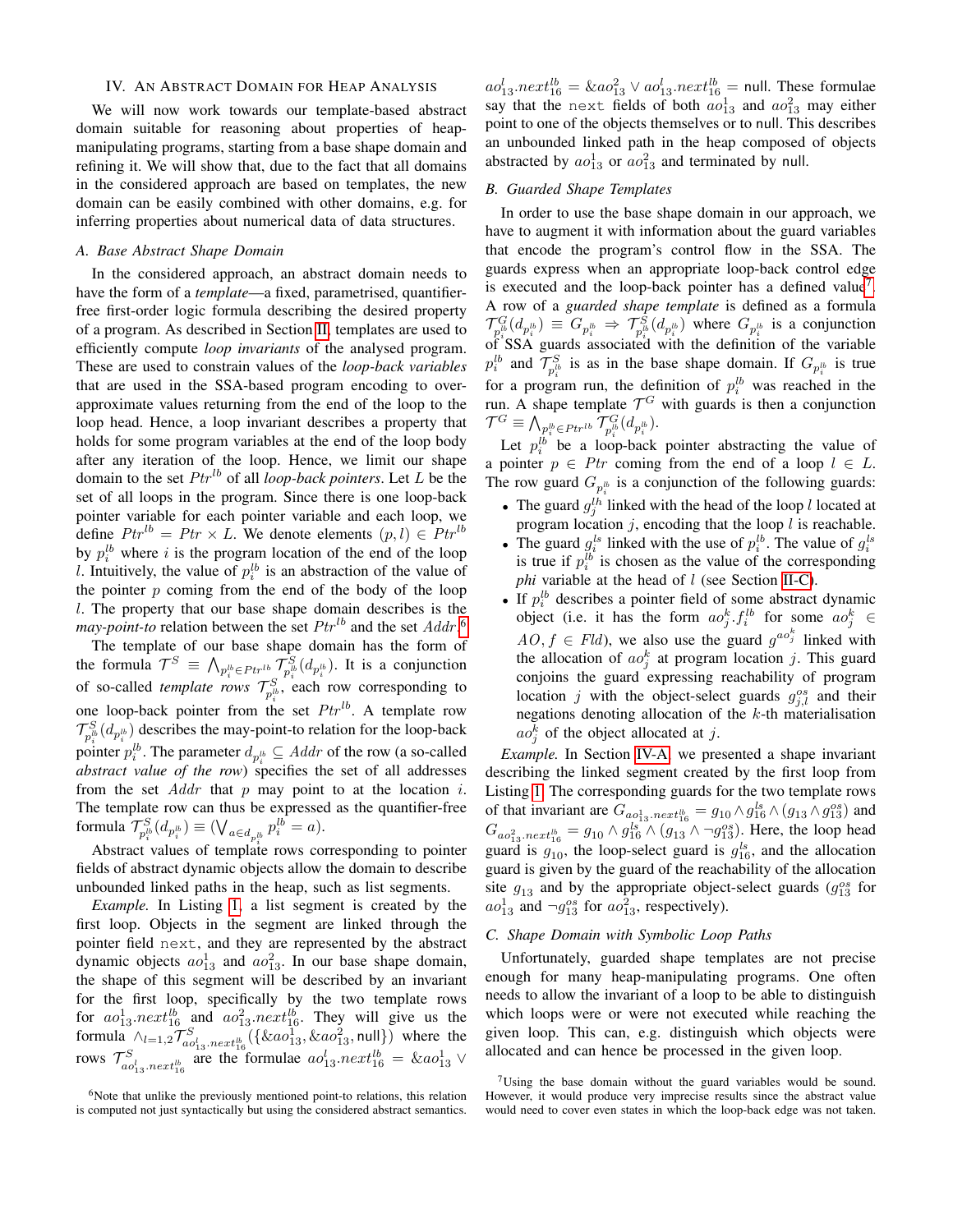To deal with the above problem, we introduce the concept of *symbolic loop paths* and compute different invariants for different paths. Since we use loop-select guards to express the control flow through the loops (see Section [II-C\)](#page-1-3), a symbolic loop path is simply a conjunction of loop-select guards.<sup>[8](#page-5-1)</sup> Let  $G^{ls}$  be the set of all loop-select guards of all loops in a program. A symbolic loop path  $\pi$  is then formally defined as  $\pi = \bigwedge_{g \in G^{l_s}} l_g$  where  $l_g$  is a literal of the variable g, i.e. either g or  $\neg g$ . We use  $\Pi$  to denote the set of all symbolic loop paths of a given program. A *shape template extended with symbolic loop paths* is then given by a formula  $\mathcal{T}^L \equiv \bigwedge_{\pi \in \Pi} \pi \Longrightarrow \mathcal{T}^G_{\pi}$ where the  $\mathcal{T}_{\pi}^G$  formulae are guarded shape templates as defined in Section [IV-B.](#page-4-3) Here,  $\pi_{\perp}$  a special path containing negative literals only. On that path no loop invariants are computed.

*Example.* We now show invariants for the pointer  $p$  for the second loop of the program in Listing [1.](#page-0-0) Using our (trace-insensitive) guarded shape domain, the corresponding template row would be  $\mathcal{T}_{p_{22}^b}^G({\{\&a_0\}}_1^1,{\&a_0}\_1^2,{\text{null}}).$  In other words, p would be understood as possibly pointing to  $ao_{13}^1$  or  $a\omega_{13}^2$  even on paths where they were not allocated. However, symbolic loop paths allow us to obtain two different invariants depending on the execution of the first loop (for simplicity, we only provide the appropriate template row): namely,  $g_{16}^{ls} \wedge$  $g_{22}^{ls} \Rightarrow \mathcal{T}_{p_{22}^{lb}}^G(\{\&ao_{13}^1, \&ao_{13}^2, \text{null}\})$  for the case when the body of the first loop is executed and  $\neg g_{16}^{ls} \wedge g_{22}^{ls} \Rightarrow \mathcal{T}_{p_{22}^{lb}}^G(\{\text{null}\})$ for the case when the body of the first loop is not executed.

# <span id="page-5-2"></span>*D. Combinations of Domains*

The true power of the template-based verification approach lies in the simplicity of domain combinations. Since templates are general logical formulae, they can be easily composed, forming abstract domains capable of describing more complex properties of programs while relying on the solver to do the heavy-lifting on the combination of the domain operations and the mutual reduction of their abstract values.

*1) Power Templates:* The definition of shape templates with symbolic loop paths shows one way how a complex template can be formed from a simpler one. In this case, the template parameter, i.e. the abstract value, maps particular symbolic loop paths to sets of parameters of the original shape template. In fact, the shape domain could be replaced by any other abstract domain. The symbolic paths template can hence be viewed as a *power template*—in the sense of power domains [\[15\]](#page-8-3)—which assigns to each element of the base domain an element of the exponent domain.

*2) Product Templates:* From the perspective of program analysis, a very interesting possibility is the combination of the shape domain with an abstract domain capable of describing values of variables of non-pointer types, e.g. numerical variables (such as the well-known interval or octagon domains). The simplest way to achieve such a combination is to use a *Cartesian product template* that combines templates of different kinds to be used independently side-by-side. The

proposed shape template with loop-back guards  $\mathcal{T}^G$  from Section [IV-C](#page-4-4) can be combined with a template for analysis of numerical values  $\mathcal{T}^V$  by simply taking their conjunction, i.e.  $\mathcal{T}^G\!\wedge\!\mathcal{T}^V.$  This not only allows us to analyse programs that use pointer and numerical variables simultaneously, but also to reason about the contents of data structures on the heap. We achieve this by analysing numerical fields of abstract dynamic objects using the value part of the template.

In addition, we use this product template as the inner template of the template with symbolic loop paths, forming an even stronger abstract domain:  $\mathcal{T}^{LV} \equiv \bigwedge_{\pi \in \Pi} \pi \Longrightarrow \mathcal{T}^G_{\pi} \wedge \mathcal{T}^V_{\pi}$ . Using this domain for the running example allows us to analyse the shape and the contents of the linked list at the same time, obtaining the invariants described in Section [I](#page-0-1) that enable us to prove the given property of interest.

# V. MEMORY SAFETY ANALYSIS

<span id="page-5-0"></span>Apart from checking user-defined assertions, we can also verify memory safety. This includes a number of properties: (1) pointer dereferencing safety, (2) free safety, and (3) absence of memory leaks.

# *A. Dereferencing a* null *Pointer*

Since our invariants are over-approximating the reachable program states, we can soundly verify *may* (or better called *must-not*) properties. To check dereferences of null, for each expression  $\ast p$  occurring in a program location *i*, we verify the assertion  $p_j \neq$  null where  $p_j$  is the version of p valid at i.

# *B.* Free *Safety*

Free safety includes the absence of dereferencing a freed pointer and freeing an already freed pointer (a so-called "double free"). To prove absence from these errors, we introduce a new special variable fr initialised to null, which is then nondeterministically set to the address of the object to be freed in a free call. We replace each call of the form  $free(p)$ at program location *i* by a formula  $fr_i = g_i^{fr}$ ? $p_j : fr_k$ , where  $p_j$  and  $fr_k$  are the versions of p and fr, respectively, valid in  $i$ , and  $g_i^{fr}$  is a free Boolean variable (a so-called *free guard*). Treating  $fr$  as a standard pointer-typed variable allows us to over-approximate the set of all freed addresses with the help of our shape domain. Then, in each program location  $i$  where either  $*p$  or free(p) occurs, we can check for the assertion  $p_j \neq fr_k$  to prove free safety (here,  $p_j$  and  $fr_k$  are again versions of  $p$  and  $fr$ , respectively, valid at  $i$ ).

Even though this approach is sound, it is often too imprecise. Freeing one of the concrete objects does not mean that all objects were freed and that it is not safe any more to dereference/free the abstract object. To improve precision, we modify the representation of malloc calls. At each allocation site i, we add one more object  $ao_i^{co}$  to the set  $\{ao_i^k\}$ . The object can be chosen as the result of the allocation nondeterministically like any other  $ao_i^k$ , but it is guaranteed to be allocated only once (by an additional condition checking that, upon its allocation, no loop-back pointer can point to it). Hence,  $ao_i^{co}$  represents a concrete object. Then, for each

<span id="page-5-1"></span><sup>&</sup>lt;sup>8</sup>The notion of symbolic loop paths can be easily generalised to program path sensitivity by including branches of conditional statements too.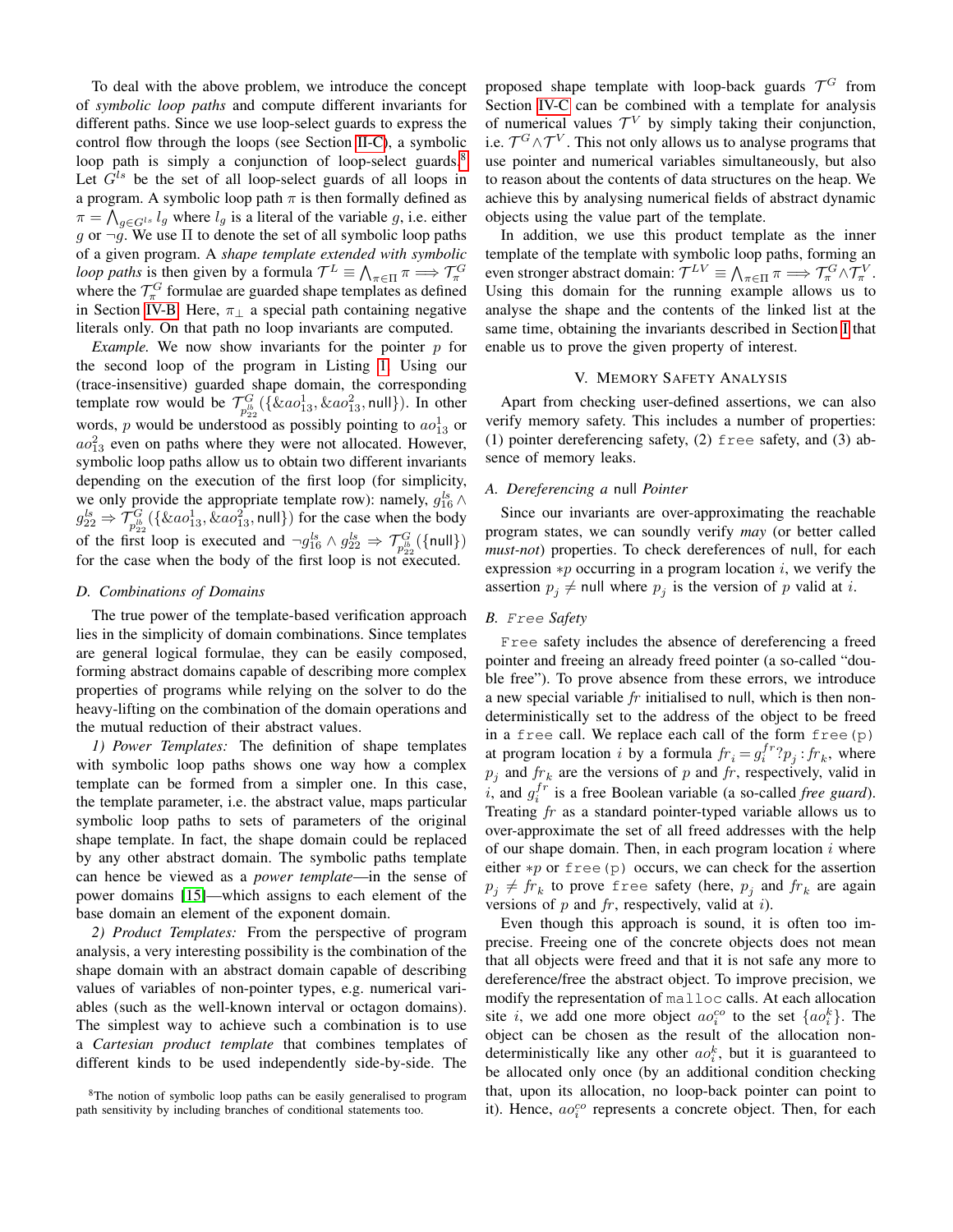allocation site *i*, we only allow  $\&ao_i^{co}$  to be assigned to fr. The checks for free safety described above are done on concrete objects only, avoiding possible imprecision stemming from dealing with multiple objects represented by a single abstract object which would join the possibly different values of these objects. Also, as  $ao_i^{co}$  represents an arbitrary concrete object allocated at  $i$ , if safety can be proven for it, it can be assumed to hold for any other object allocated at  $i$ .

# *C. Absence of Memory Leaks*

Using  $fr$ , we then check whether some  $ao_i^{co}$  object may be not freed at the end of the program (if there is a leak, it must be possible to show it on some concrete object). Unfortunately, as we do not track the sequencing of abstract objects representing a set of objects allocated at an allocation site (even when they form a list segment), our analysis typically sees that  $ao_i^{co}$ may be skipped in the deallocation loops, and hence remains inconclusive on the memory leaks.

# VI. IMPLEMENTATION

We implemented<sup>[9](#page-6-1)</sup> the proposed shape domain within the 2LS framework [\[35\]](#page-8-1) that uses the template-based verification method described in Section [II.](#page-1-2) We extended the SSA form generated by the framework to handle dynamic memory allocation. 2LS is based on the CPROVER framework [\[13\]](#page-8-4), which includes an SMT solver based on reduction to propositional logic. We used Glucose 4.0 as the back-end solver in our experiments. We let 2LS inline all functions before running our analysis. For combination with numerical domains described in Section [IV-D,](#page-5-2) we use the template polyhedra domain that is already a part of 2LS. Our approach handles any sequential C program, however, invariants are not inferred for array contents and memory manipulation using pointer arithmetic.

## VII. EXPERIMENTS

<span id="page-6-0"></span>We performed the experiments to show how our approach improves the performance of 2LS and also how it compares to other state-of-the-art software verification tools.[10](#page-6-2) We used BenchExec [\[4\]](#page-8-5) to run the experiments with time limit set to 900 s and memory limit to 15 GB. The first comparison was done on the subcategories of the SV-COMP benchmarks [\[36\]](#page-8-6) related to memory safety, particularly *ReachSafety-ControlFlow*, *ReachSafety-Heap*, *MemSafety-Heap*, *MemSafety-LinkedLists*, *MemSafety-Others*. Tasks in *ReachSafety* are checked for reachability of an error condition, tasks in *MemSafety* for absence of invalid pointer dereference, invalid free, and memory leaks. We compared our implementation to the version of 2LS from SV-COMP'17 without the proposed shape analysis.

The results are shown in Table [I.](#page-7-0) The proposed method significantly improves the performance of the tool. Due to missing heap analysis support, the old version of 2LS often reported wrong results and therefore it had a negative score in three subcategories. 2LS with our analysis obtained a positive score in all subcategories and it is also faster in some of them.

Although the results show an improvement, we are still unable to compete with the best tools of SV-COMP'18 in the heap categories. This is mainly because our analysis does not yet support pointer arithmetic and is not yet expressive enough to handle various kinds of trees or nested lists.

However, the main purpose of our work was to extend possibilities of analysing combined shape and value properties of programs. To evaluate, we performed an experiment comparing our tool with the leaders of SV-COMP'18 in the heap-related categories, on tasks combining manipulation of unbounded data structures with a need to reason about the data stored in these structures. All these tasks<sup>[11](#page-6-3)</sup> are correct programs created by our team, since no such programs are part of the SV-COMP benchmarks yet. For each task, we verify that no error state is reachable. The results of the evaluation are shown in Table [II.](#page-7-1) Numbers in the table represent CPU time in seconds needed for the analysis of the example. The value *unknown* means that the tool was not able to analyse the task.

On these benchmarks, 2LS outperforms the other tools significantly. Even tools specialised in shape analysis, *Forester* [\[17\]](#page-8-7) and *Predator* [\[16\]](#page-8-8), often report unknown, timeout or even find a false error. This is probably caused by their inability to reason about the data stored in the lists. More general tools such as *Symbiotic* [\[9\]](#page-8-9) or *Ultimate Automizer* [\[18\]](#page-8-10) often time out since they probably lack an efficient abstraction for combination of shape and value properties. *CPAChecker* [\[3\]](#page-8-11) (in the *CPA-Seq* configuration from SV-COMP'18) solved four tasks but times out on the rest.

## VIII. RELATED WORK

There is a vast body of work on shape analysis. We can only give an overview of the main lines of research in this section. For a more complete survey, we refer to [\[25\]](#page-8-12).

Many of the existing approaches to shape analysis are based on abstract interpretation [\[14\]](#page-8-0), some of them dating back to 1980s [\[23\]](#page-8-13). In particular, the TVLA engine [\[34\]](#page-8-14) came with a flexible approach based on abstract interpretation over a set of user-supplied predicates. In comparison, our approach can be viewed as using a set of parametrised predicates.

Several further approaches based on abstract interpretation and various underlying formalisms (logics, automata, graphs) are mentioned below. In general, our approach differs in that it uses inductive invariant synthesis based on gradually refining parameters of templates via SMT solving on the SSA form (with no iterative execution), instead of iteratively executing the program using abstract transformers and widening until a fixed point is reached. Hence, our approach does not use widening over gradually growing instances of dynamic data structures to capture unbounded sets of instances of such structures. Also, it does not use on-demand materialisation of a concrete memory node from an abstract representation of a set of such nodes followed by again abstracting the resulting

<span id="page-6-2"></span><span id="page-6-1"></span><sup>9</sup>Available at [https://github.com/diffblue/2ls/releases/tag/2ls-0.7.](https://github.com/diffblue/2ls/releases/tag/2ls-0.7)

<sup>10</sup>All tools, benchmarks, and results are available here: [https://pschrammel.](https://pschrammel.bitbucket.io/schrammel-it/research/2ls/fmcad18_exp.tar.xz) [bitbucket.io/schrammel-it/research/2ls/fmcad18](https://pschrammel.bitbucket.io/schrammel-it/research/2ls/fmcad18_exp.tar.xz)\_exp.tar.xz.

<span id="page-6-3"></span><sup>11</sup>See [https://github.com/diffblue/2ls/tree/2ls-0.7/regression/heap-data.](https://github.com/diffblue/2ls/tree/2ls-0.7/regression/heap-data)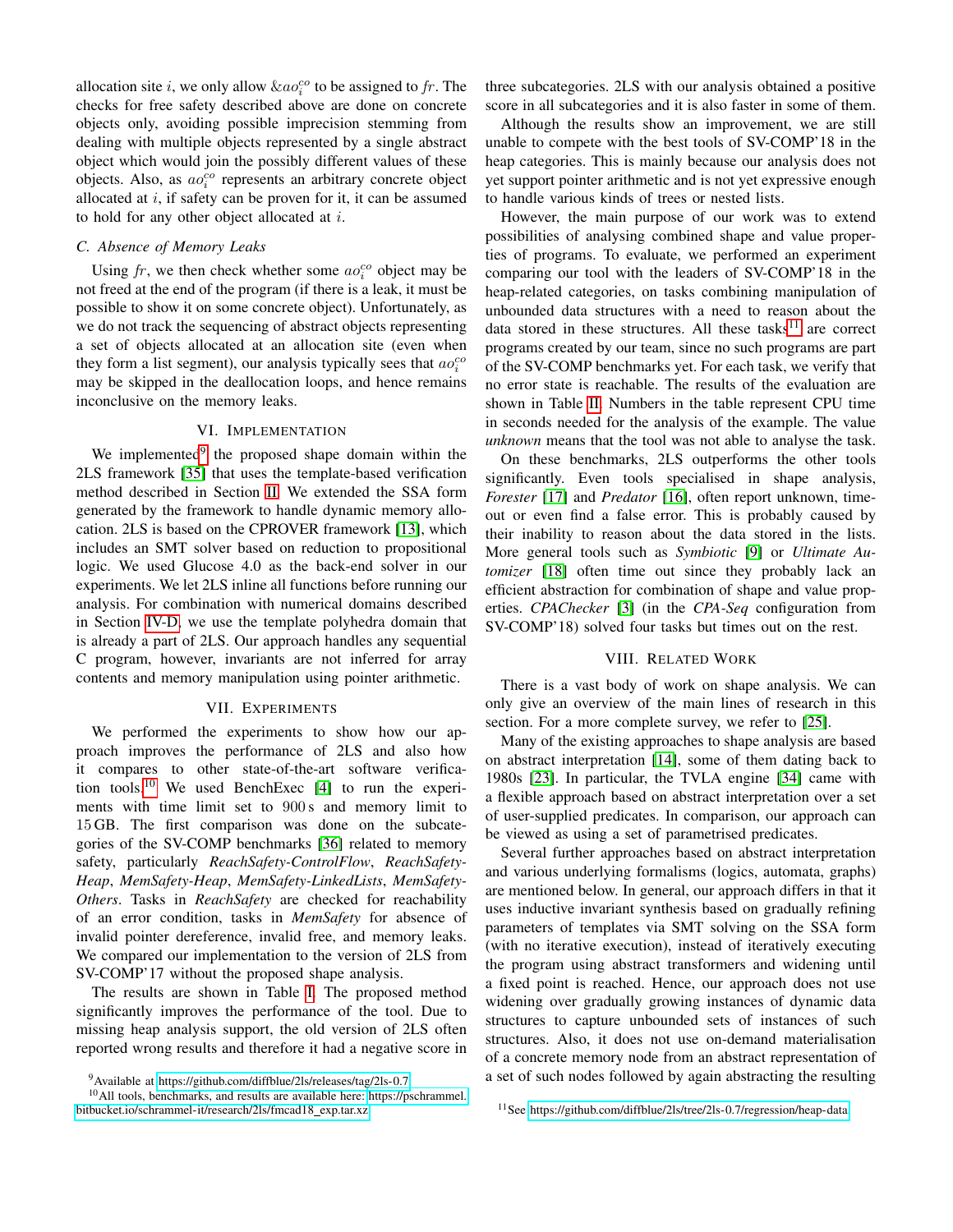<span id="page-7-0"></span>TABLE I: Comparison of 2LS using the proposed method with the previous version of the tool over the SV-COMP benchmark.

|                 | <b>RS-ControlFlow</b> |       | <b>RS-Heap</b> |        | <b>MS-Heap</b> |        | <b>MS-LinkedLists</b> |        | <b>MS-Other</b> |       |
|-----------------|-----------------------|-------|----------------|--------|----------------|--------|-----------------------|--------|-----------------|-------|
|                 | cpu(s)                | score | cpu(s)         | score  | cpu(s)         | score  | cpu(s)                | score  | cpu(s)          | score |
| 2 <sub>LS</sub> | 252                   | 64    | 41             | 106    | 17.5           | 59     | 107                   |        | 29              | 46    |
| $2LS$ -old      | 1400                  | 45    |                | $-161$ | 190            | $-194$ | 96                    | $-182$ |                 | 46    |

<span id="page-7-1"></span>TABLE II: Comparison of 2LS with other tools on examples combining unbounded data structures and their stored data.

|                      | 2LS    | <b>CPA-Seq</b> | <b>PredatorHP</b> | Forester | <b>Symbiotic</b> | <b>UAutomizer</b> |
|----------------------|--------|----------------|-------------------|----------|------------------|-------------------|
| Calendar             | 2.88   | timeout        | false             | unknown  | timeout          | timeout           |
| Cart                 | 23.70  | timeout        | false             | unknown  | timeout          | timeout           |
| <b>Hash Function</b> | 3.65   | 8.51           | unknown           | unknown  | unknown          | timeout           |
| MinMax               | 5.14   | timeout        | false             | unknown  | timeout          | timeout           |
| Packet Filter        | 431.00 | timeout        | timeout           | unknown  | unknown          | timeout           |
| Process Queue        | 6.62   | 7.68           | timeout           | unknown  | timeout          | timeout           |
| <b>Ouick Sort</b>    | 18.20  | 3.50           | timeout           | unknown  | unknown          | 5.75              |
| Running Example      | 1.24   | timeout        | timeout           | unknown  | timeout          | unknown           |
| SM <sub>1</sub>      | 0.53   | timeout        | 0.31              | false    | timeout          | timeout           |
| SM2                  | 0.55   | 5.41           | false             | false    | timeout          | 14.50             |

memory configuration. These aspects are handled by our encoding into guarded templates and representing malloc calls by choosing abstract objects from a predefined pool.

Various extensions of Hoare logic have been developed to cope with heap-manipulating programs. E.g., [\[22\]](#page-8-15) proposed a way to reason about lists using the Mona tool, which was then extended to more complex data structures [\[29\]](#page-8-16) and their contents [\[27\]](#page-8-17). Another program logic is separation logic [\[32\]](#page-8-18), which enables reasoning about local memory modifications, rather than looking at the memory as a whole. It has been used for deductive program verification based on user-provided annotations [\[11\]](#page-8-19). Fully automated approaches based on separation logic and abstract interpretation have also been proposed and used, e.g., in the Space Invader [\[37\]](#page-8-20) and SLAyer [\[2\]](#page-8-21) tools.

More recently, automation of separation logic using SMT solvers by reduction to effectively propositional logic has been proposed by [\[31\]](#page-8-22), [\[20\]](#page-8-23), [\[21\]](#page-8-24). A different approach [\[30\]](#page-8-25) uses the Houdini algorithm to find inductive invariants over heap predicates generated from grammars. These works share the common approach with our method to use SMT solvers to reason about heap properties; however, each of them uses different techniques for synthesising the invariant predicates. For an overview on template-based analysis techniques for numerical properties, we refer to [\[8\]](#page-8-2).

Other fully automated approaches based on abstract interpretation build on shape graphs [\[26\]](#page-8-26), such as the Predator tool [\[16\]](#page-8-8), or tree automata and regular tree model checking, such as [\[6\]](#page-8-27) or the Forester tool [\[17\]](#page-8-7). These approaches primarily aim at handling unbounded heap structures. Their combination with reasoning about value properties is not easy as shown in the works [\[1\]](#page-8-28), [\[19\]](#page-8-29) that extended Forester with reasoning about finite data and a specialised support for handling ordered list segments. As our experiments showed, Forester and Predator could handle almost none of our examples.

Several further abstract domains have been proposed for combining shape and data domains (e.g. [\[10\]](#page-8-30), [\[5\]](#page-8-31)). Our approach has the advantage that such domain combinations need not be designed from scratch.

Beyond the mentioned tools, several participants in SV-COMP, such as CPAChecker [\[3\]](#page-8-11), Symbiotic [\[9\]](#page-8-9), Ultimate Automizer [\[18\]](#page-8-10), or CBMC [\[13\]](#page-8-4), provide support for dealing with dynamic data structures and their content. However, they cannot handle data structures of unbounded size.

All the above methods are *store-based*, i.e., they describe the heap explicitly by a graph encoded in different ways. Other approaches are inspired by *storeless semantics* [\[24\]](#page-8-32) using pointer access paths [\[12\]](#page-8-33), [\[33\]](#page-8-34), [\[28\]](#page-8-35), [\[7\]](#page-8-36) to describe reachability properties on the heap. This idea proved most suitable for our purposes. A *pointer access path* does not concretely express the heap state, it only describes which dynamic objects are reachable from a pointer. Using a set of access paths for each pointer, one can efficiently describe the shape of the heap. Compared with our method, the above approaches, however, use abstract interpretation over CFGs, and their support of dealing with the data content is limited [\[28\]](#page-8-35).

## IX. CONCLUSIONS AND FUTURE WORK

We present a verification approach for heap-manipulating programs based on template-based invariant synthesis. We propose an abstract template domain capable of expressing reachability in dynamic data structures. We show that the domain can easily be combined with other domains to form power and product domains that are able to express complex properties about the shape and the contents of data structures. We experimentally evaluate our approach by within the 2LS framework. We plan to extend the technique to support pointer arithmetic and to develop templates that can express more complex data structure shapes, such as trees, skip-lists, or nested lists. Moreover, we work on using our method to infer function summaries to enable a modular verification approach.

*Acknowledgement:* The Czech authors were supported by the Czech Science Foundation project 17-12465S, the IT4IXS: IT4Innovations Excellence in Science project (LQ1602), and the FIT BUT internal project FIT-S-17-4014. Viktor Malík and Martin Hruška are holders of the Brno Ph.D. Talent Scholarship, funded by the Brno City Municipality.